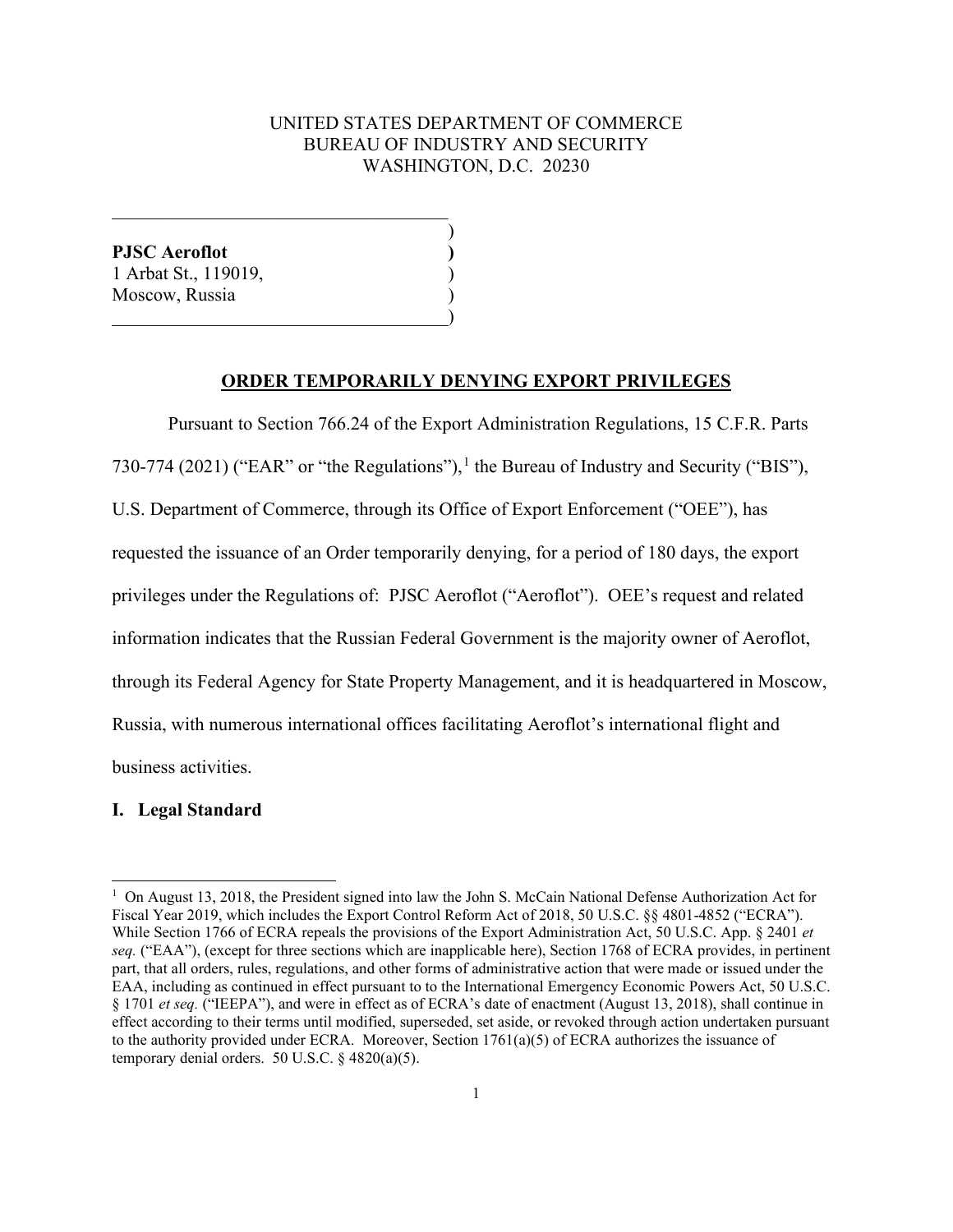PJSC Aeroflot TDO Order Page 2 of 9

> Pursuant to Section 766.24, BIS may issue an order temporarily denying a respondent's export privileges upon a showing that the order is necessary in the public interest to prevent an "imminent violation" of the Regulations, or any order, license or authorization issued thereunder. 15 C.F.R. §§ 766.24(b)(1) and 766.24(d). "A violation may be 'imminent' either in time or degree of likelihood." 15 C.F.R. § 766.24(b)(3). BIS may show "either that a violation is about to occur, or that the general circumstances of the matter under investigation or case under criminal or administrative charges demonstrate a likelihood of future violations." Id. As to the likelihood of future violations, BIS may show that the violation under investigation or charge "is significant, deliberate, covert and/or likely to occur again, rather than technical or negligent[.]" Id. A "lack of information establishing the precise time a violation may occur does not preclude a finding that a violation is imminent, so long as there is sufficient reason to believe the likelihood of a violation." Id.

# **II. OEE's Request For A Temporary Denial Order ("TDO")**

The U.S. Commerce Department, through BIS, responded to the Russian Federation's ("Russia's") further invasion of Ukraine by implementing a sweeping series of stringent export controls that severely restrict Russia's access to technologies and other items that it needs to sustain its aggressive military capabilities. These controls primarily target Russia's defense, aerospace, and maritime sectors and are intended to cut off Russia's access to vital technological inputs, atrophy key sectors of its industrial base, and undercut Russia's strategic ambitions to exert influence on the world stage. Effective February 24, 2022, BIS imposed expansive controls on aviation-related (e.g., Commerce Control List Categories 7 and 9) items to Russia, including a license requirement for the export, reexport or transfer (in-country) to Russia of any aircraft or aircraft parts specified in Export Control Classification Number (ECCN) 9A991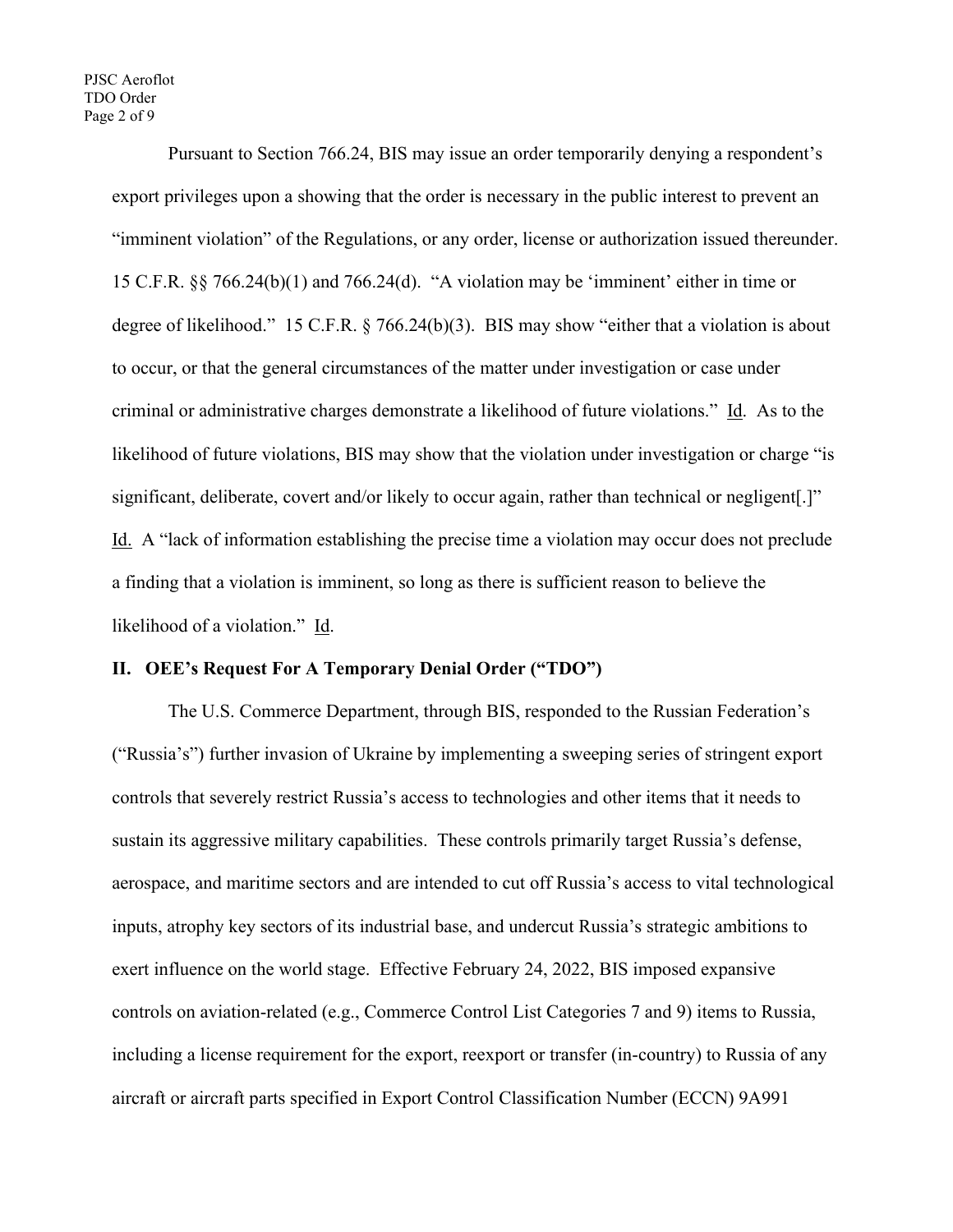(Section  $746.8(a)(1)$  of the EAR).<sup>[2](#page-2-0)</sup> BIS will review any export or reexport license applications for such items under a policy of denial. *See* Section 746.8(b). Effective March 2, 2022, BIS excluded any aircraft registered in, owned, or controlled by, or under charter or lease by Russia or a national of Russia from being eligible for license exception Aircraft, Vessels, and Spacecraft  $(AVS)$  (Section 740.15 of the EAR).<sup>[3](#page-2-1)</sup> Accordingly, any U.S.-origin aircraft or foreign aircraft that includes more than 25% controlled U.S.-origin content, and that is registered in, owned, or controlled by, or under charter or lease by Russia or a national of Russia, is subject to a license requirement before it can travel to Russia.

OEE's request is based upon facts indicating that Aeroflot engaged in recent conduct prohibited by the Regulations by operating aircraft subject to the EAR and classified under ECCN 9A991.b, on flights into Russia after March 2, 2022, without the required BIS authorization.

Specifically, OEE's investigation, including publicly available flight tracking information, indicates that after March 2, 2022, Aeroflot operated multiple U.S.-origin aircraft subject to the EAR, including, but not limited to, those identified below, on flights into and out of Moscow, Russia from/to Beijing, China; Delhi, India; Antalya and Istanbul, Turkey; and Dubai, United Arab Emirates; respectively. Pursuant to Section 746.8 of the EAR, all of these flights would have required export or reexport licenses from BIS. Aeroflot flights would not be eligible to use license exception AVS. No BIS authorizations were either sought or obtained by

<span id="page-2-0"></span><sup>2</sup> 87 Fed. Reg. 12,226 (Mar. 3, 2022).

<span id="page-2-1"></span><sup>3</sup> 87 Fed. Reg. 13,048 (Mar. 8, 2022).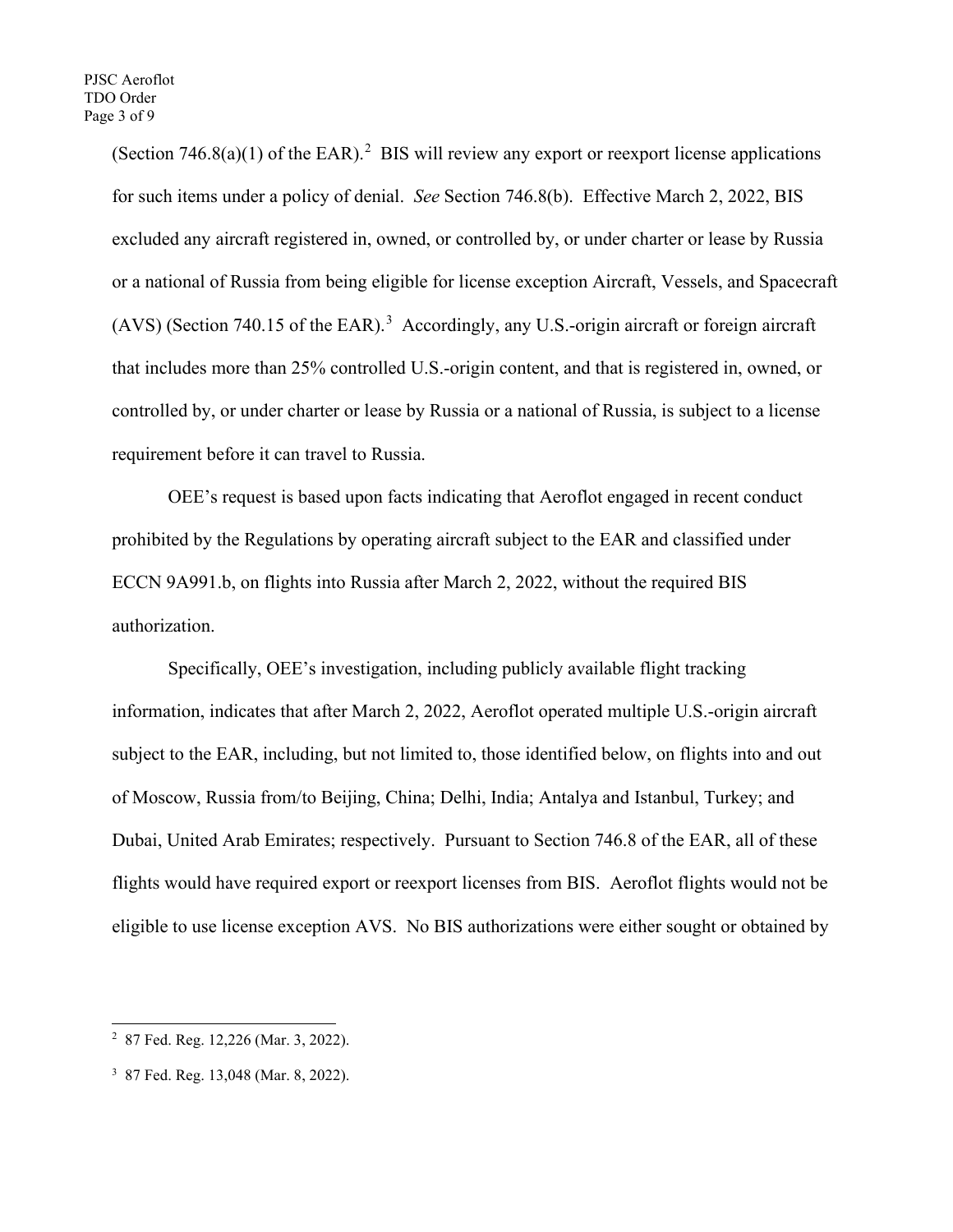PJSC Aeroflot TDO Order Page 4 of 9

Aeroflot for these exports or reexports to Russia. The information about those flights includes

| <b>Tail Number</b> | Serial Number | Aircraft Type       | Departure/Arrival Cities | Dates         |
|--------------------|---------------|---------------------|--------------------------|---------------|
| VP-BGB             | 41679         | 777-3M0 (ER) (B77W) | Beijing, CN/Moscow, RU   | March 3, 2022 |
| VQ-BFL             | 65309         | 777-300 (ER) (B77W) | Beijing, CN/Moscow, RU   | March 6, 2022 |
| <b>VP-BGF</b>      | 41686         | 777-3M0 (ER) (B77W) | Delhi, IN/Moscow, RU     | March 5, 2022 |
| VQ-BFO             | 65311         | 777-300 (ER) (B77W) | Delhi, IN/Moscow, RU     | March 7,2022  |
| VQ-BQC             | 41688         | 777-3M0 (ER) (B77W) | Antalya, TR/Moscow, RU   | March 7, 2022 |
| VQ-BQD             | 41682         | 777-3M0 (ER) (B77W) | Istanbul, TR/Moscow, RU  | March 6, 2022 |
| VQ-BQE             | 41683         | 777-3M0 (ER) (B77W) | Istanbul, TR/Moscow, RU  | March 5, 2022 |
| VQ-BUB             | 41690         | 777-3M0 (ER) (B77W) | Dubai, UAE/Moscow, RU    | March 6, 2022 |

the following:

Based on this information, there are heightened concerns of future violations of the EAR, given that any subsequent actions taken with regard to any of the listed aircraft, or other Aeroflot aircraft illegally exported or reexported to Russia after March 2, 2022, may violate the EAR. Such actions include, but are not limited to, refueling, maintenance, repair, or the provision of spare parts or services. *See* General Prohibition 10 of the EAR at 15 C.F.R. § 736.2(b)(10). [4](#page-3-0) Even Aeroflot's continued use of such U.S.-origin aircraft only on domestic routes within Russia runs afoul of General Prohibition 10, which (among other restrictions) prohibits the continued use of an item that was known to have been exported or reexported in violation of the EAR.<sup>[5](#page-3-1)</sup> For example, publicly available flight tracking data shows that on March 17-18, 2022, aircraft VP-

<span id="page-3-0"></span><sup>4</sup> Section 736.2(b)(10) of the EAR provides: **General Prohibition Ten - Proceeding with transactions with knowledge that a violation has occurred or is about to occur (Knowledge Violation to Occur)**. You may not sell, transfer, export, reexport, finance, order, buy, remove, conceal, store, use, loan, dispose of, transport, forward, or otherwise service, in whole or in part, any item subject to the EAR and exported or to be exported with knowledge that a violation of the Export Administration Regulations, the Export Administration Act or any order, license, License Exception, or other authorization issued thereunder has occurred, is about to occur, or is intended to occur in connection with the item. Nor may you rely upon any license or License Exception after notice to you of the suspension or revocation of that license or exception. There are no License Exceptions to this General Prohibition Ten in part 740 of the EAR. (emphasis in original).

<span id="page-3-1"></span><sup>5</sup> https://www.ibtimes.com/russias-aeroflot-says-halting-all-flights-abroad-march-8-3425087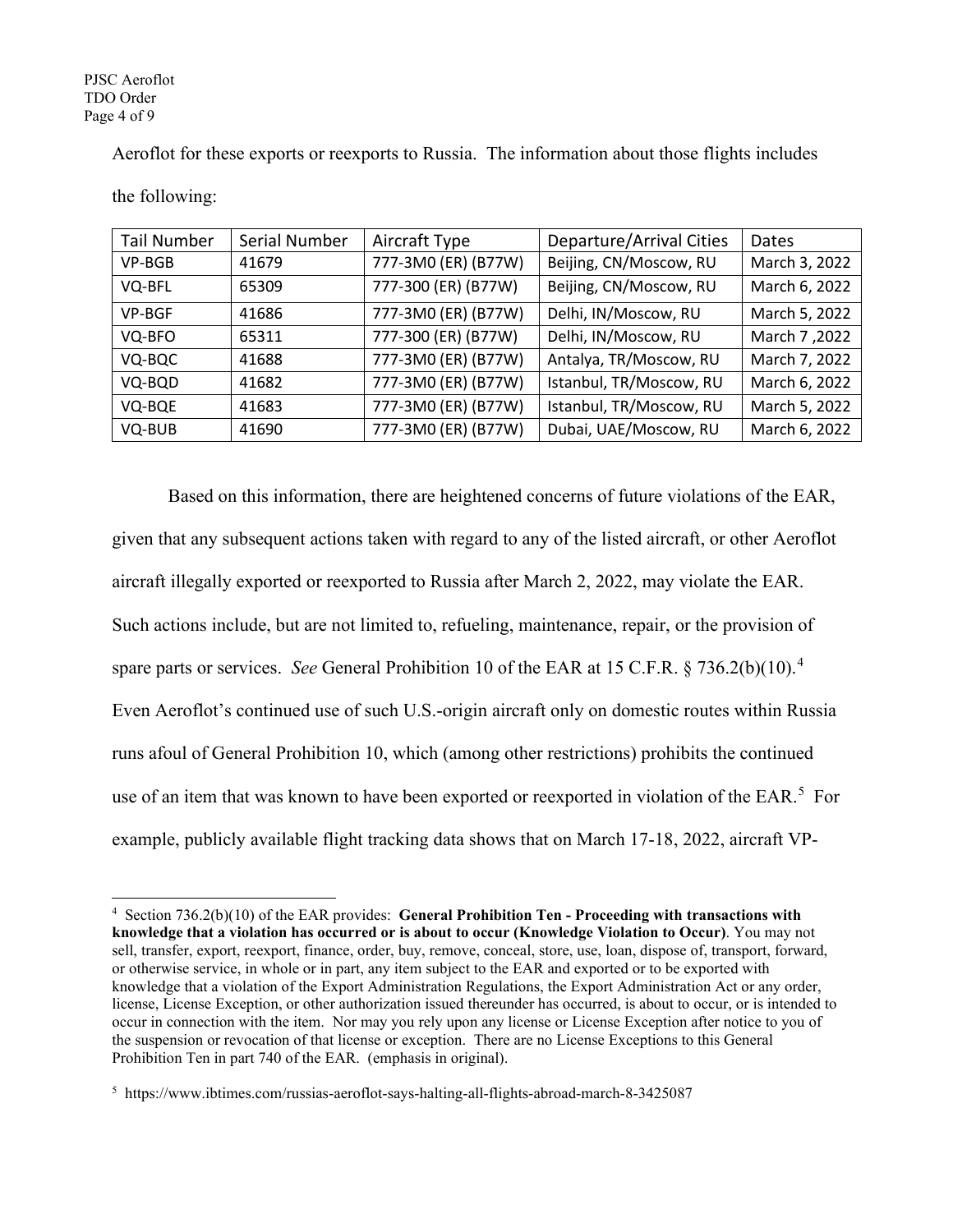BGB and VQ-BFL flew on flights into and out of Moscow, Russia to/from Vladivostok, Russia and Petropavlovsk-Kamchatsky, Russia, respectively. In addition, Aeroflot has publicly announced its intention to continue operating domestic flights across its route network within Russia and to/from Belarus. In a public statement on its website and available as of the signing of this order, Aeroflot stated that "**AEROFLOT WILL CONTINUE FULL OPERATIONS OF ITS FLIGHT NETWORK WITHIN RUSSIA, WITH THE EXCEPTION OF TEMPORARY RESTRICTIONS ON FLIGHTS TO SOUTHERN CITIES IN RUSSIA. FLIGHTS TO/FROM MINSK (BELARUS) WILL CONTINUE**" (emphasis in original). [6](#page-4-0)

Moreover, additional concerns of future violations of the Regulations are raised by public statements available as of the signing of this order on Aeroflot's own website stating, in part, that "[o]ne of the goals of Aeroflot Group's 2028 business strategy is to expand its fleet to 600 aircraft (235 of which will be Russia-built)."<sup>[7](#page-4-1)</sup> As of December 2021, Aeroflot's fleet consisted of 187 aircraft, of which 59 were U.S.-origin aircraft along with 118 additional aircraft manufactured outside of Russia, some of which could also be subject to the EAR based on containing more than 25% U.S.-origin controlled content.<sup>[8](#page-4-2)</sup> Given BIS's review policy of denial under Section 746.8(a) of the Regulations for exports and reexports to Russia, it is foreseeable that Aeroflot will attempt to evade the Regulations in order to obtain new or additional aircraft

<span id="page-4-0"></span> $6$  https://www.aeroflot.ru/us-en/news/62292? preferredLocale=us& preferredLanguage=en

<span id="page-4-1"></span><sup>7</sup> https://www.aeroflot.ru/ru-

<span id="page-4-2"></span>en/about/aeroflot\_today/company\_profile#:~:text=Aeroflot%20is%20Russia%E2%80%99s%20de%20facto%20nati onal%20carrier%20and,1923%2C%20Aeroflot%20is%20among%20the%20world%E2%80%99s%20oldest%20airl ines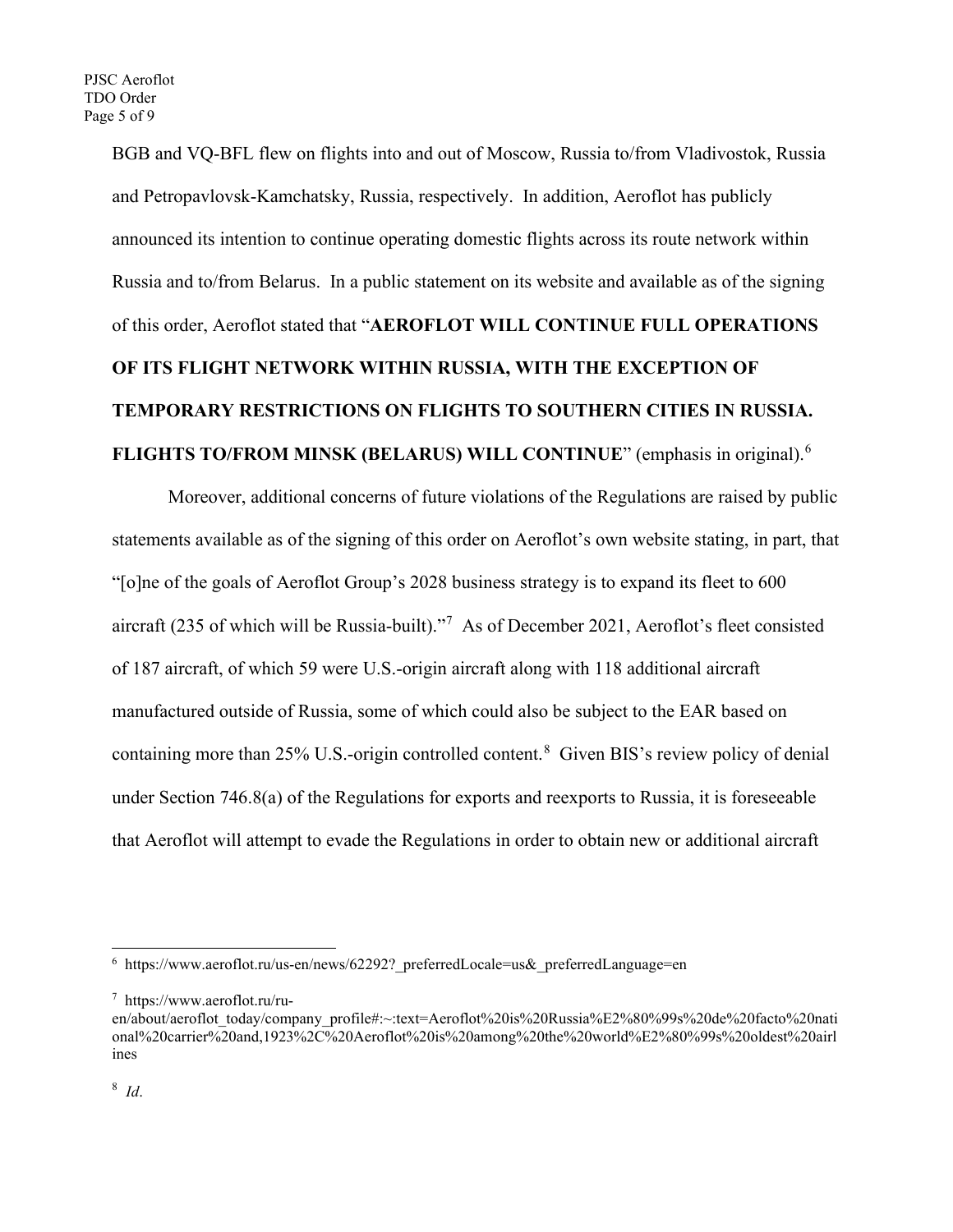and parts, or service its existing aircraft that were exported or reexported to Russia in violation of Section 746.8 of the Regulations.

## **III. Findings**

Under the applicable standard set forth in Section 766.24 of the Regulations and my review of the entire record, I find that the evidence presented by BIS convincingly demonstrates that Aeroflot took actions in apparent violation of the Regulations by exporting or reexporting the aircraft cited above, among many others, on flights into Russia after March 2, 2022, without the required BIS authorization. Moreover, the continued operation of these aircraft by Aeroflot, even on domestic routes within Russia, along with its stated intent to acquire additional aircraft, and the company's on-going need to acquire replacement parts and components, many of which are U.S.-origin, presents a high likelihood of imminent violations warranting imposition of a TDO. I further find that such apparent violations have been significant, and deliberate. Therefore, issuance of the TDO is necessary in the public interest to prevent imminent violation of the Regulations and to give notice to companies and individuals in the United States and abroad that they should avoid dealing with Aeroflot, in connection with export and reexport transactions involving items subject to the Regulations and in connection with any other activity subject to the Regulations.

This Order is being issued on an *ex parte* basis without a hearing based upon BIS's showing of an imminent violation in accordance with Section 766.24 and 766.23(b) of the Regulations.

### **IV. Order**

### IT IS THEREFORE ORDERED:

FIRST, **PJSC Aeroflot**, 1 Arbat St., 119019, Moscow, Russia, when acting for or on their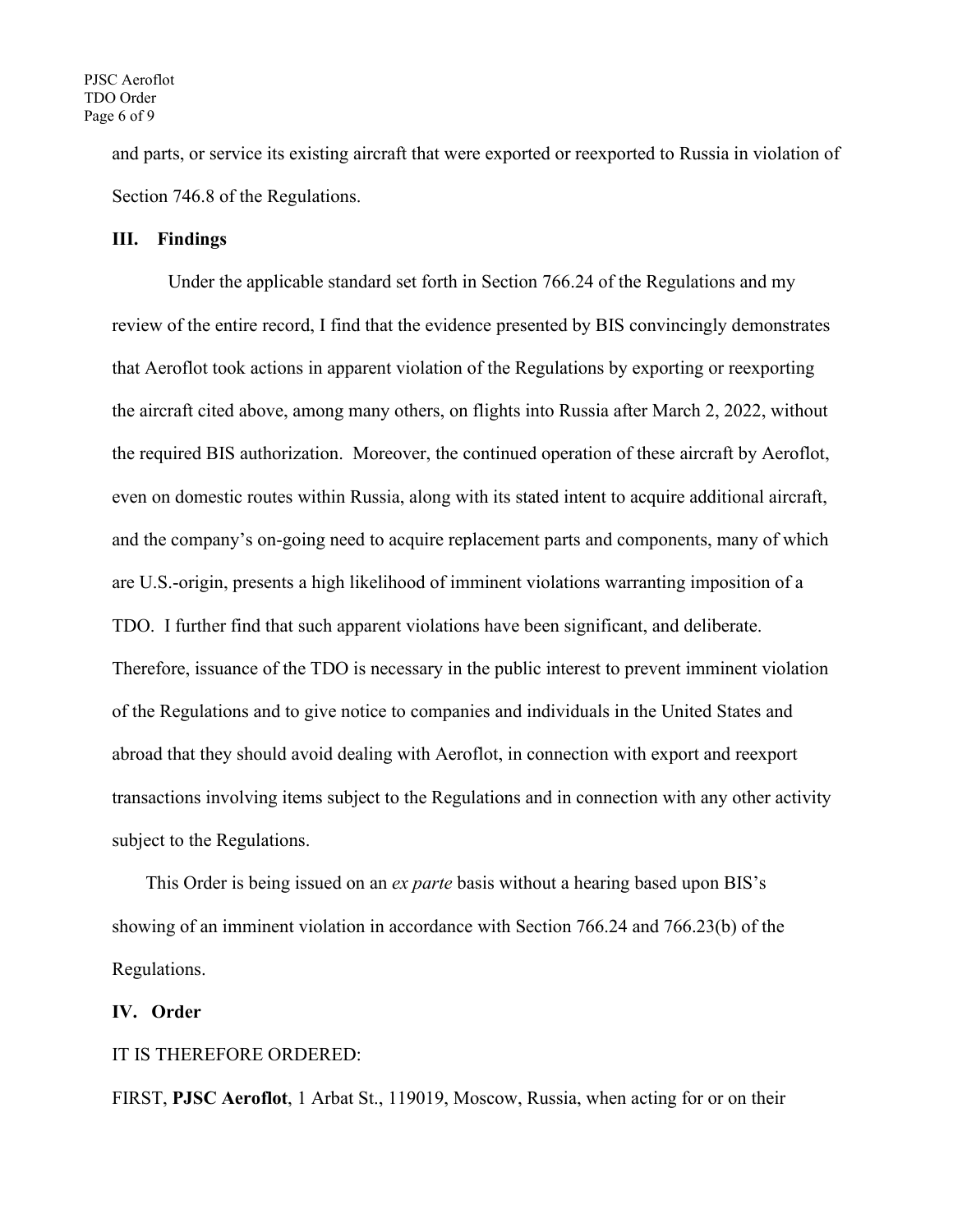behalf, any successors or assigns, agents, or employees may not, directly or indirectly, participate in any way in any transaction involving any commodity, software or technology (hereinafter collectively referred to as "item") exported or to be exported from the United States that is subject to the EAR, or in any other activity subject to the EAR including, but not limited to:

A. Applying for, obtaining, or using any license (except directly related to safety of flight), license exception, or export control document;

B. Carrying on negotiations concerning, or ordering, buying, receiving, using, selling, delivering, storing, disposing of, forwarding, transporting, financing, or otherwise servicing in any way, any transaction involving any item exported or to be exported from the United States that is subject to the EAR except directly related to safety of flight and authorized by BIS pursuant to Section 764.3(a)(2) of the Regulations, or engaging in any other activity subject to the EAR except directly related to safety of flight and authorized by BIS pursuant to Section 764.3(a)(2) of the Regulations; or

C. Benefitting in any way from any transaction involving any item exported or to be exported from the United States that is subject to the EAR, or from any other activity subject to the EAR except directly related to safety of flight and authorized by BIS pursuant to Section 764.3(a)(2) of the Regulations.

SECOND, that no person may, directly or indirectly, do any of the following:

A. Export, reexport, or transfer (in-country) to or on behalf of Aeroflot any item subject to the EAR except directly related to safety of flight and authorized by BIS pursuant to Section  $764.3(a)(2)$  of the Regulations;

B. Take any action that facilitates the acquisition or attempted acquisition by Aeroflot of the ownership, possession, or control of any item subject to the EAR that has been or will be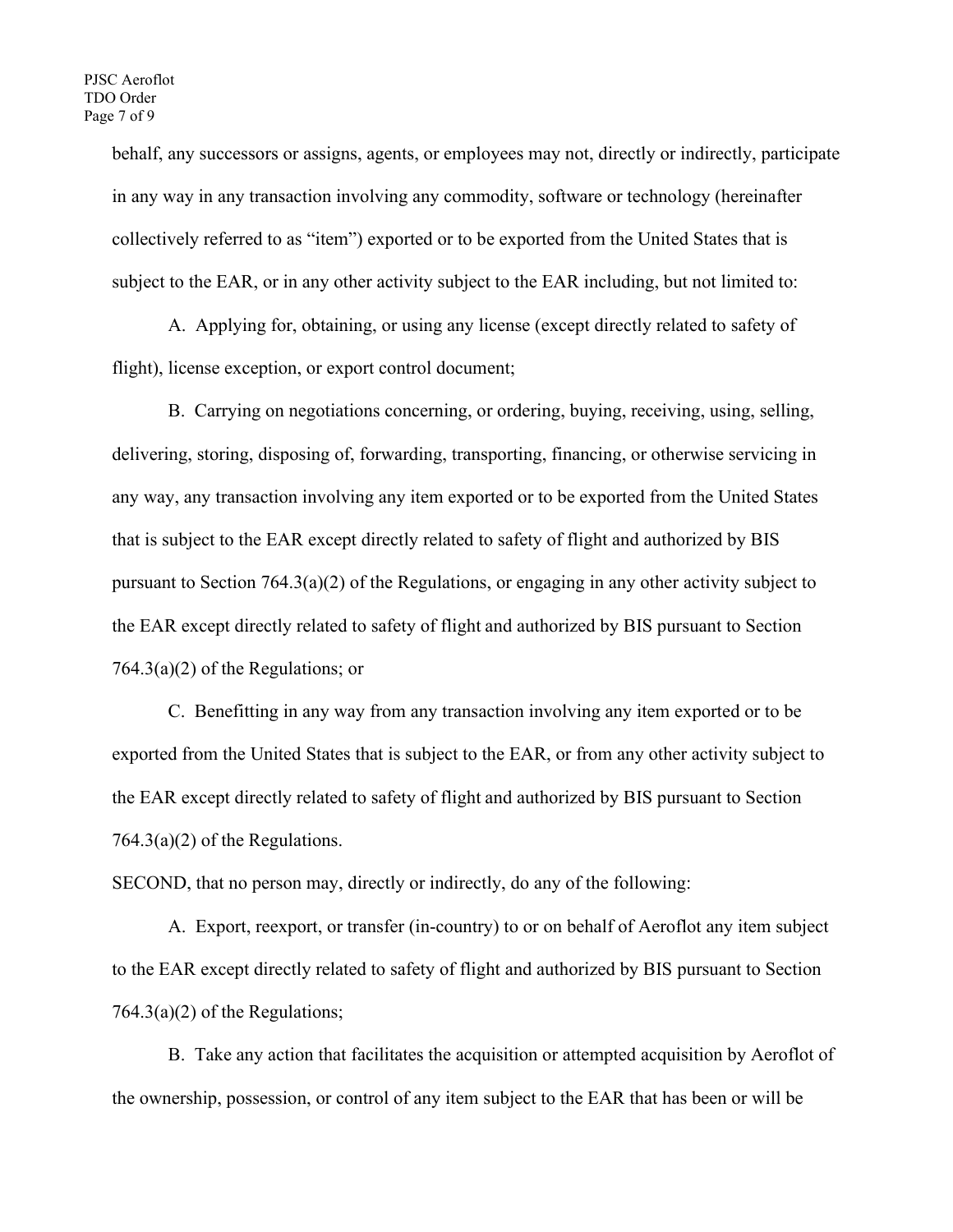exported from the United States, including financing or other support activities related to a transaction whereby Aeroflot acquires or attempts to acquire such ownership, possession or control except directly related to safety of flight and authorized by BIS pursuant to Section 764.3(a)(2) of the Regulations;

C. Take any action to acquire from or to facilitate the acquisition or attempted acquisition from Aeroflot of any item subject to the EAR that has been exported from the United States except directly related to safety of flight and authorized by BIS pursuant to Section  $764.3(a)(2)$  of the Regulations;

D. Obtain from Aeroflot in the United States any item subject to the EAR with knowledge or reason to know that the item will be, or is intended to be, exported from the United States except directly related to safety of flight and authorized by BIS pursuant to Section 764.3(a)(2) of the Regulations; or

E. Engage in any transaction to service any item subject to the EAR that has been or will be exported from the United States and which is owned, possessed or controlled by Aeroflot, or service any item, of whatever origin, that is owned, possessed or controlled by Aeroflot if such service involves the use of any item subject to the EAR that has been or will be exported from the United States except directly related to safety of flight and authorized by BIS pursuant to Section 764.3(a)(2) of the Regulations. For purposes of this paragraph, servicing means installation, maintenance, repair, modification, or testing.

THIRD, that, after notice and opportunity for comment as provided in section 766.23 of the EAR, any other person, firm, corporation, or business organization related to Aeroflot by ownership, control, position of responsibility, affiliation, or other connection in the conduct of trade or business may also be made subject to the provisions of this Order.